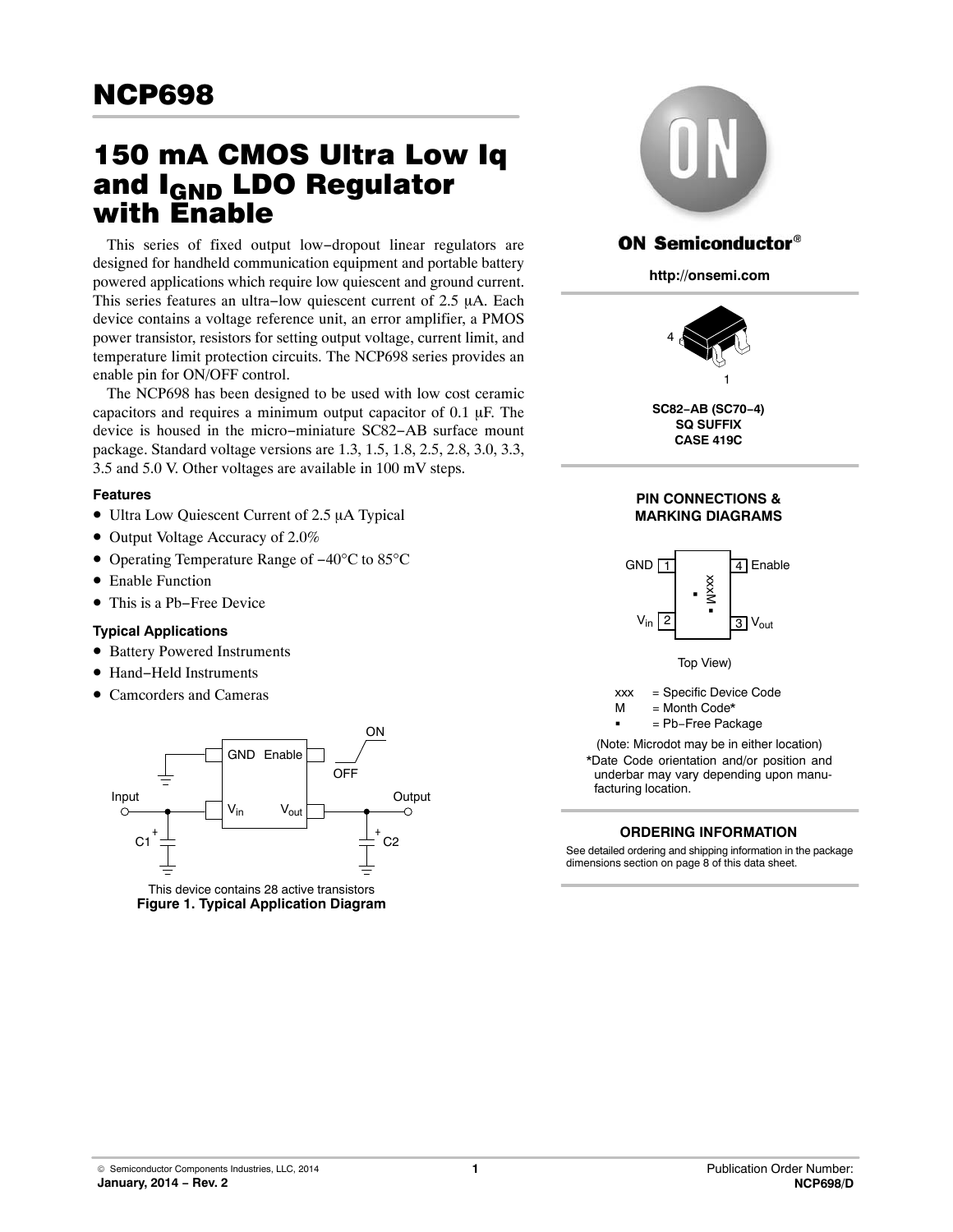# PIN FUNCTION DESCRIPTION

| <b>PIN FUNCTION DESCRIPTION</b> |                                       |                                                                                                                                                                                           |
|---------------------------------|---------------------------------------|-------------------------------------------------------------------------------------------------------------------------------------------------------------------------------------------|
| Pin No.                         | <b>Pin Name</b><br><b>Description</b> |                                                                                                                                                                                           |
|                                 | <b>GND</b>                            | Power supply ground.                                                                                                                                                                      |
|                                 | Vin                                   | Positive power supply input voltage.                                                                                                                                                      |
|                                 | Vout                                  | Regulated output voltage.                                                                                                                                                                 |
|                                 | Enable                                | This input is used to place the device into low-power standby. When this input is pulled low, the<br>device is disabled. If this function is not used, Enable should be connected to Vin. |
|                                 | N/C                                   | No internal connection.                                                                                                                                                                   |

### **MAXIMUM RATINGS**

| Rating                                                                                                                                                              | Symbol                   | Value                            | Unit               |
|---------------------------------------------------------------------------------------------------------------------------------------------------------------------|--------------------------|----------------------------------|--------------------|
| Input Voltage                                                                                                                                                       | $V_{\text{in}}$          | 6.0                              | $\vee$             |
| Enable Voltage                                                                                                                                                      | Enable                   | $-0.3$ to $V_{in}$ +0.3          | v                  |
| Output Voltage                                                                                                                                                      | V <sub>out</sub>         | $-0.3$ to $V_{in}$ +0.3          | v                  |
| Power Dissipation and Thermal Characteristics (Note 1)<br>Power Dissipation<br>Thermal Resistance, Junction-to-Ambient (1 oz copper, 1 in <sup>2</sup> copper area) | $P_D$<br>$R_{\theta,JA}$ | <b>Internally Limited</b><br>235 | W<br>$\degree$ C/W |
| <b>Operating Junction Temperature</b>                                                                                                                               | Т.,                      | $+150$                           | $^{\circ}C$        |
| <b>Operating Ambient Temperature</b>                                                                                                                                | <b>T<sub>A</sub></b>     | $-40$ to $+85$                   | $^{\circ}C$        |
| Storage Temperature                                                                                                                                                 | $T_{\text{stg}}$         | $-55$ to $+150$                  | $^{\circ}C$        |

Stresses exceeding those listed in the Maximum Ratings table may damage the device. If any of these limits are exceeded, device functionality should not be assumed, damage may occur and reliability may be affected.

1. Refer to Electrical Characteristics and Application Information for Safe Operating Area.

2. This device series contains ESD protection and exceeds the following tests: Human Body Model 2000 V per MIL−STD−883, Method 3015 Machine Model Method 200 V

3. Latch up capability (85°C)  $\pm$  100 mA DC with trigger voltage.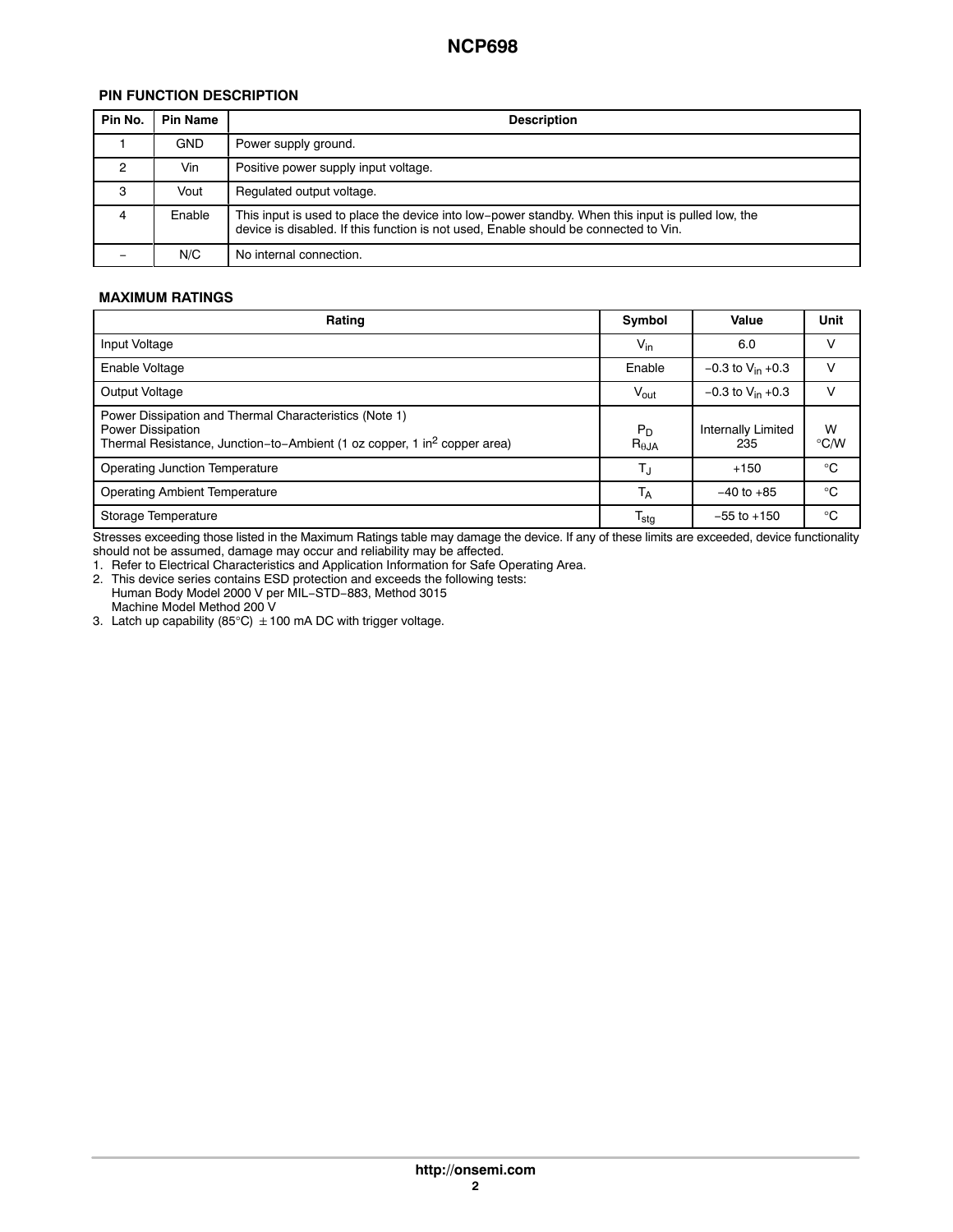# **ELECTRICAL CHARACTERISTICS**

 $(V_{in} = V_{out(nom.)} + 1.0 V, V_{enable} = V_{in}$ ,  $C_{in} = 1.0 \mu F, C_{out} = 1.0 \mu F, T_A = 25^{\circ}C$ , unless otherwise noted. Note [4\)](#page-3-0)

| Characteristic                                                                                            | Symbol                      | Min                      | Typ  | Max                      | Unit   |
|-----------------------------------------------------------------------------------------------------------|-----------------------------|--------------------------|------|--------------------------|--------|
| Output Voltage (I <sub>out</sub> = 1.0 mA)                                                                | $V_{\text{out}}$            |                          |      |                          | $\vee$ |
| 1.3V                                                                                                      |                             | 1.261                    | 1.3  | 1.339                    |        |
| 1.5V                                                                                                      |                             | 1.455                    | 1.5  | 1.545                    |        |
| 1.8V                                                                                                      |                             | 1.746                    | 1.8  | 1.854                    |        |
| 2.5V                                                                                                      |                             | 2.425                    | 2.5  | 2.575                    |        |
| 2.8V                                                                                                      |                             | 2.744                    | 2.8  | 2.856                    |        |
| 3.0V                                                                                                      |                             | 2.940                    | 3.0  | 3.060                    |        |
| 3.3V                                                                                                      |                             | 3.234                    | 3.3  | 3.366                    |        |
| 3.5V                                                                                                      |                             | 3.430                    | 3.5  | 3.570                    |        |
| 5.0 V                                                                                                     |                             | 4.900                    | 5.0  | 5.100                    |        |
| Output Voltage ( $T_A = -40$ to +85°C, $I_{out} = 1.0$ mA)                                                | $\mathsf{V}_{\mathsf{out}}$ |                          |      |                          | $\vee$ |
| 1.3V                                                                                                      |                             | 1.261                    | 1.3  | 1.339                    |        |
| 1.5V                                                                                                      |                             | 1.455                    | 1.5  | 1.545                    |        |
| 1.8V                                                                                                      |                             | 1.746                    | 1.8  | 1.854                    |        |
| 2.5V                                                                                                      |                             | 2.425                    | 2.5  | 2.575                    |        |
| 2.8V                                                                                                      |                             | 2.716                    | 2.8  | 2.884                    |        |
| 3.0V                                                                                                      |                             | 2.910                    | 3.0  | 3.090                    |        |
| 3.3V                                                                                                      |                             | 3.201                    | 3.3  | 3.399                    |        |
| 3.5V                                                                                                      |                             | 3.430                    | 3.5  | 3.570                    |        |
| 5.0 V                                                                                                     |                             | 4.900                    | 5.0  | 5.100                    |        |
| Line Regulation                                                                                           | Regline                     |                          |      |                          | mV     |
| 1.5 V-4.4 V (V <sub>in</sub> = V <sub>o(nom.)</sub> + 1.0 V to 6.0 V                                      |                             |                          | 10   | 20                       |        |
| 4.5 V-5.0 V ( $V_{in}$ = 5.5 V to 6.0 V)                                                                  |                             | $\qquad \qquad -$        | 10   | 20                       |        |
| Load Regulation ( $I_{out}$ = 10 mA to 150 mA)                                                            | Regload                     | $\qquad \qquad -$        | 20   | 60                       | mV     |
| Output Current ( $V_{\text{out}} = (V_{\text{out}} \text{ at } I_{\text{out}} = 150 \text{ mA}) - 3.0\%)$ | $I_{o(nom.)}$               |                          |      |                          | mA     |
| 1.3 V to 3.9 V ( $V_{in} = V_{out(nom.)} + 2.0 V$ )                                                       |                             | 150                      | 280  | $\overline{\phantom{0}}$ |        |
| 4.0 V-5.0 V ( $V_{in}$ = 6.0 V)                                                                           |                             | 150                      | 280  | $\qquad \qquad -$        |        |
| Dropout Voltage ( $T_A = -40^{\circ}C$ to 85°C, $I_{out} = 80$ mA, Measured at $V_{out} -3.0\%)$          | $V_{in} - V_{out}$          |                          |      |                          | mV     |
| 1.3V                                                                                                      |                             | -                        | 750  | 1200                     |        |
| 1.5V                                                                                                      |                             | $\qquad \qquad -$        | 550  | 800                      |        |
| 1.8V                                                                                                      |                             | -                        | 400  | 550                      |        |
| 2.5 V-2.8 V                                                                                               |                             | -                        | 250  | 400                      |        |
| 3.0 V-3.5 V                                                                                               |                             | —                        | 200  | 350                      |        |
| 5.0 V                                                                                                     |                             |                          | 140  | 200                      |        |
| Dropout Voltage ( $T_A = -40^{\circ}$ C to 85°C, $I_{out} = 150$ mA, Measured at $V_{out} -3.0\%)$        | $V_{in} - V_{out}$          |                          |      |                          | mV     |
| 1.3V                                                                                                      |                             |                          | 1050 | 1500                     |        |
| 1.5V                                                                                                      |                             | $\qquad \qquad -$        | 870  | 1070                     |        |
| 1.8V                                                                                                      |                             |                          | 700  | 900                      |        |
| 2.5 V-2.8 V                                                                                               |                             | -                        | 520  | 700                      |        |
| 3.0 V-3.5 V                                                                                               |                             | -                        | 370  | 525                      |        |
| 5.0 V                                                                                                     |                             | $\qquad \qquad -$        | 280  | 400                      |        |
| Disable Current (Enable Input = 0 V)                                                                      | <b>I</b> <sub>DIS</sub>     | $\qquad \qquad -$        | 0.1  | 1.0                      | μA     |
| Quiescent Current (Enable Input = $V_{in}$ , $I_{out}$ = 0 mA)                                            | lq                          | $\overline{\phantom{0}}$ | 2.5  | 6.0                      | μA     |
| Ground Current (Enable Input = $V_{in}$ , $I_{out}$ = 1.0 mA to 150 mA)                                   | <b>I</b> GND                | $\overline{\phantom{0}}$ | 2.5  | 6.0                      | μA     |
| Output Short Circuit Current                                                                              | $I_{\text{out(max)}}$       |                          |      |                          | mA     |
| 1.3 V to 3.9 V ( $V_{in} = V_{nom} + 2.0 V$ )                                                             |                             | 150                      | 300  | 600                      |        |
| 4.0 V-5.0 V ( $V_{in}$ = 6.0 V)                                                                           |                             | 150                      | 300  | 600                      |        |
| Output Voltage Noise ( $f = 100$ Hz to 100 kHz, $V_{out} = 3.0$ V)                                        | $\mathsf{V}_\mathsf{n}$     | $\overline{\phantom{a}}$ | 100  | $\qquad \qquad -$        | μVrms  |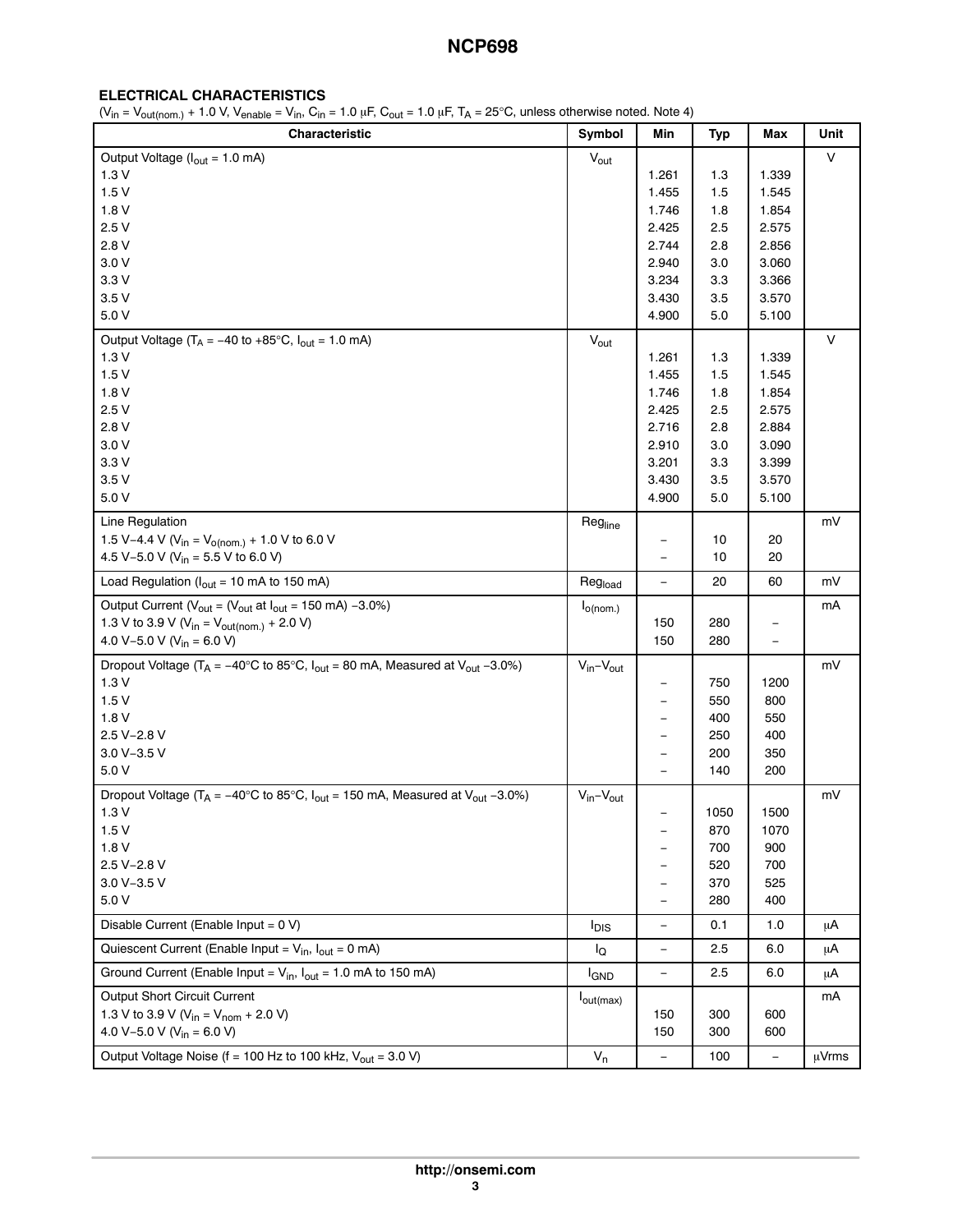# <span id="page-3-0"></span>**ELECTRICAL CHARACTERISTICS (continued)**

 $(V_{in} = V_{out(nom.)} + 1.0 V, V_{enable} = V_{in}$ ,  $C_{in} = 1.0 \mu F, C_{out} = 1.0 \mu F, T_A = 25^{\circ}C$ , unless otherwise noted. Note 4)

| Enable Input Threshold Voltage                    | $V_{th(en)}$ |     |      |                          |        |
|---------------------------------------------------|--------------|-----|------|--------------------------|--------|
| (Voltage Increasing, Output Turns On, Logic High) |              | I.3 |      | $\overline{\phantom{0}}$ |        |
| (Voltage Decreasing, Output Turns Off, Logic Low) |              | -   |      | 0.3                      |        |
| Output Voltage Temperature Coefficient            | I C          |     | ±100 | -                        | ppm/°C |

Product parametric performance is indicated in the Electrical Characteristics for the listed test conditions, unless otherwise noted. Product performance may not be indicated by the Electrical Characteristics if operated under different conditions.

4. Performance guaranteed over the indicated operating temperature range by design and/or characterization, production tested at TJ = TA = 25°C. Low duty cycle pulse techniques are used during testing to maintain the junction temperature as close to ambient as possible.

5. Maximum package power dissipation limits must be observed.

$$
PD = \frac{TJ(max) - T_A}{RQJA}
$$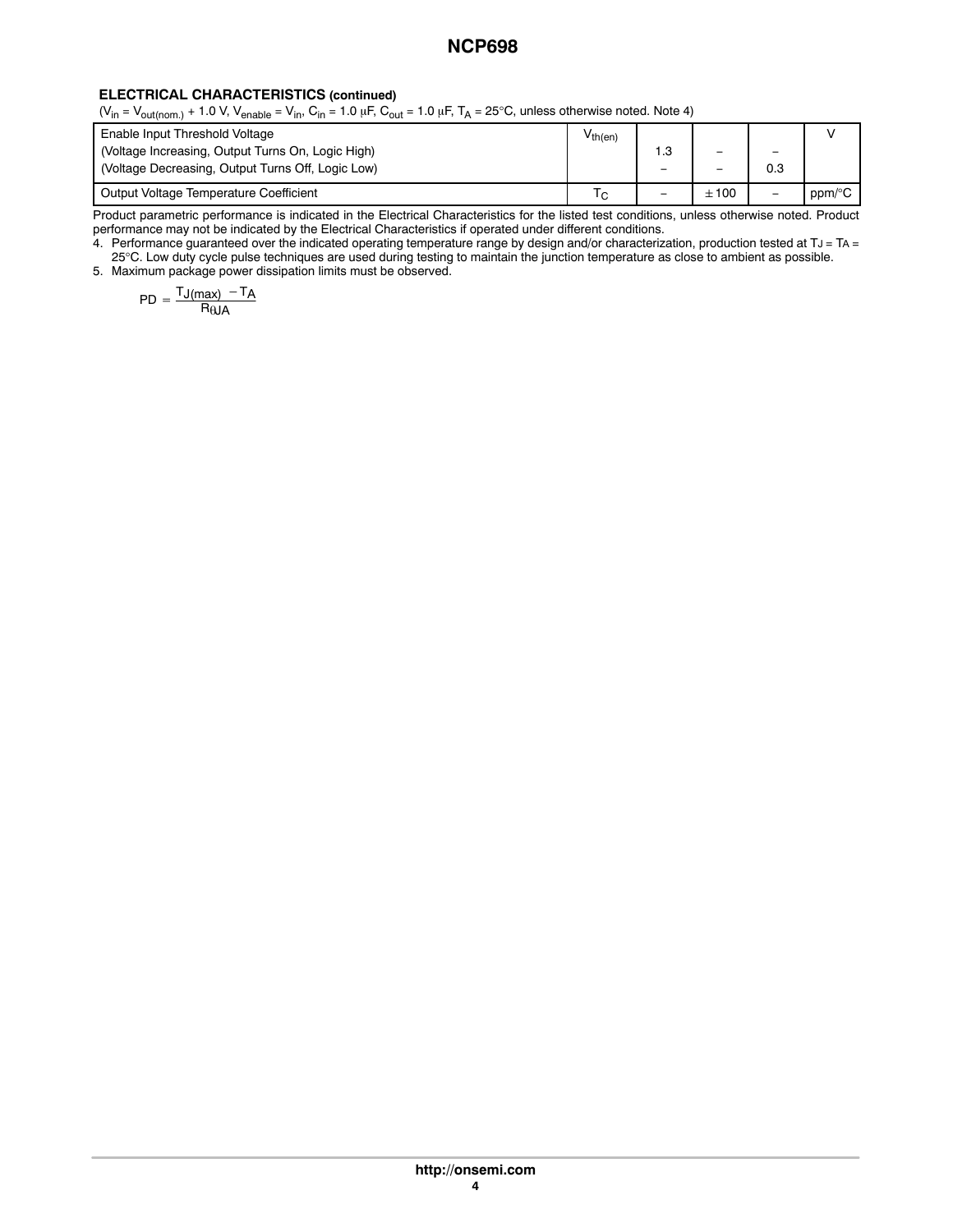

**Figure 2. Quiescent Current versus Temperature**





**Figure 4. Output Voltage versus Temperature Figure 5. Output Voltage versus Input Voltage**



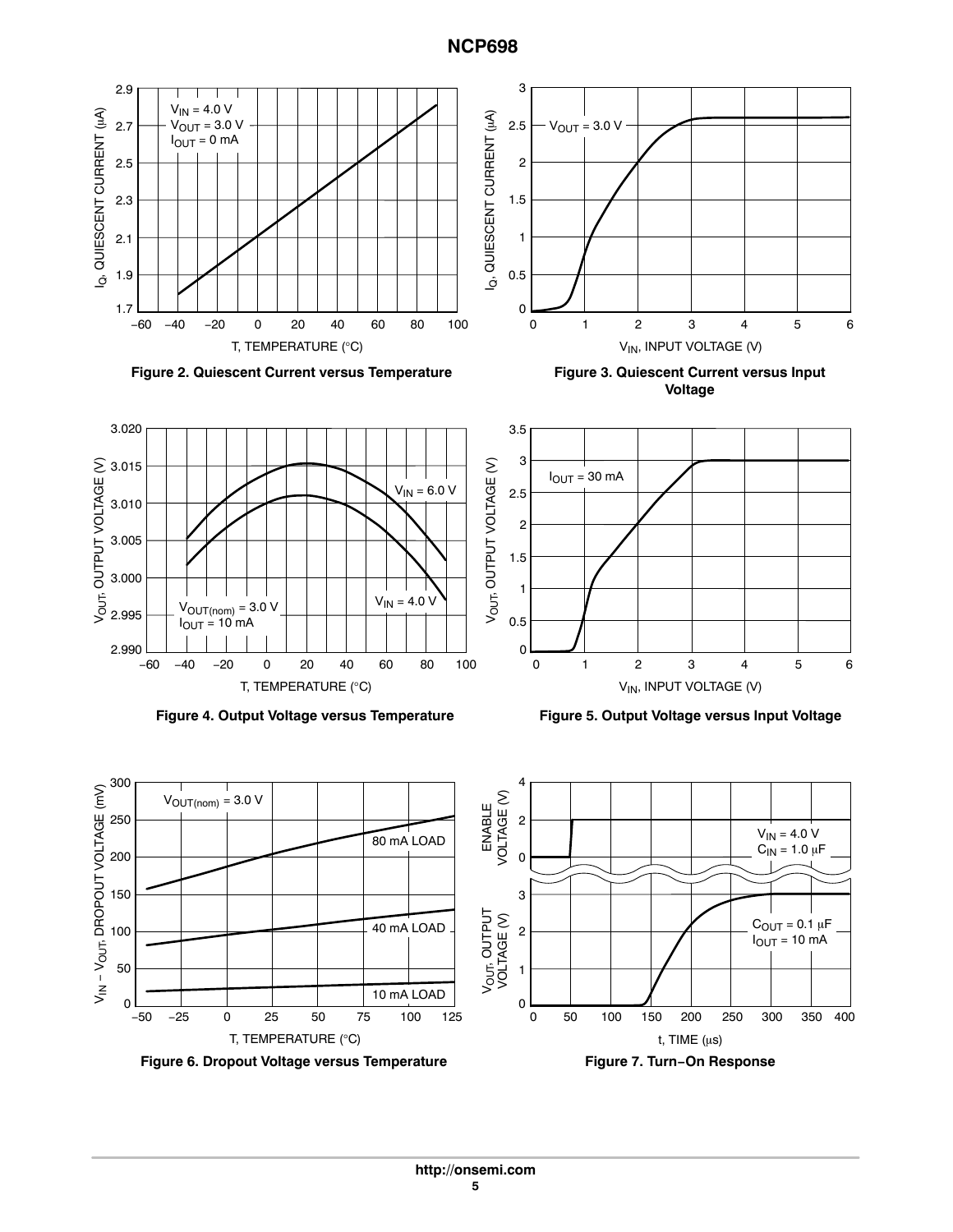

## **DEFINITIONS**

#### **Load Regulation**

The change in output voltage for a change in output current at a constant temperature.

# **Dropout Voltage**

The input/output differential at which the regulator output no longer maintains regulation against further reductions in input voltage. Measured when the output drops 3.0% below its nominal. The junction temperature, load current, and minimum input supply requirements affect the dropout level.

#### **Maximum Power Dissipation**

The maximum total dissipation for which the regulator will operate within its specifications.

#### **Quiescent Current**

The quiescent current is the current which flows through the ground when the LDO operates without a load on its output: internal IC operation, bias, etc. When the LDO becomes loaded, this term is called the Ground current. It is actually the difference between the input current (measured through the LDO input pin) and the output current.

#### **Line Regulation**

The change in output voltage for a change in input voltage. The measurement is made under conditions of low dissipation or by using pulse technique such that the average chip temperature is not significantly affected.

#### **Line Transient Response**

Typical over and undershoot response when input voltage is excited with a given slope.

#### **Thermal Protection**

Internal thermal shutdown circuitry is provided to protect the integrated circuit in the event that the maximum junction temperature is exceeded. When activated at typically 160°C, the regulator turns off. This feature is provided to prevent failures from accidental overheating.

#### **Maximum Package Power Dissipation**

The maximum power package dissipation is the power dissipation level at which the junction temperature reaches its maximum operating value, i.e. 125°C. Depending on the ambient power dissipation and thus the maximum available output current.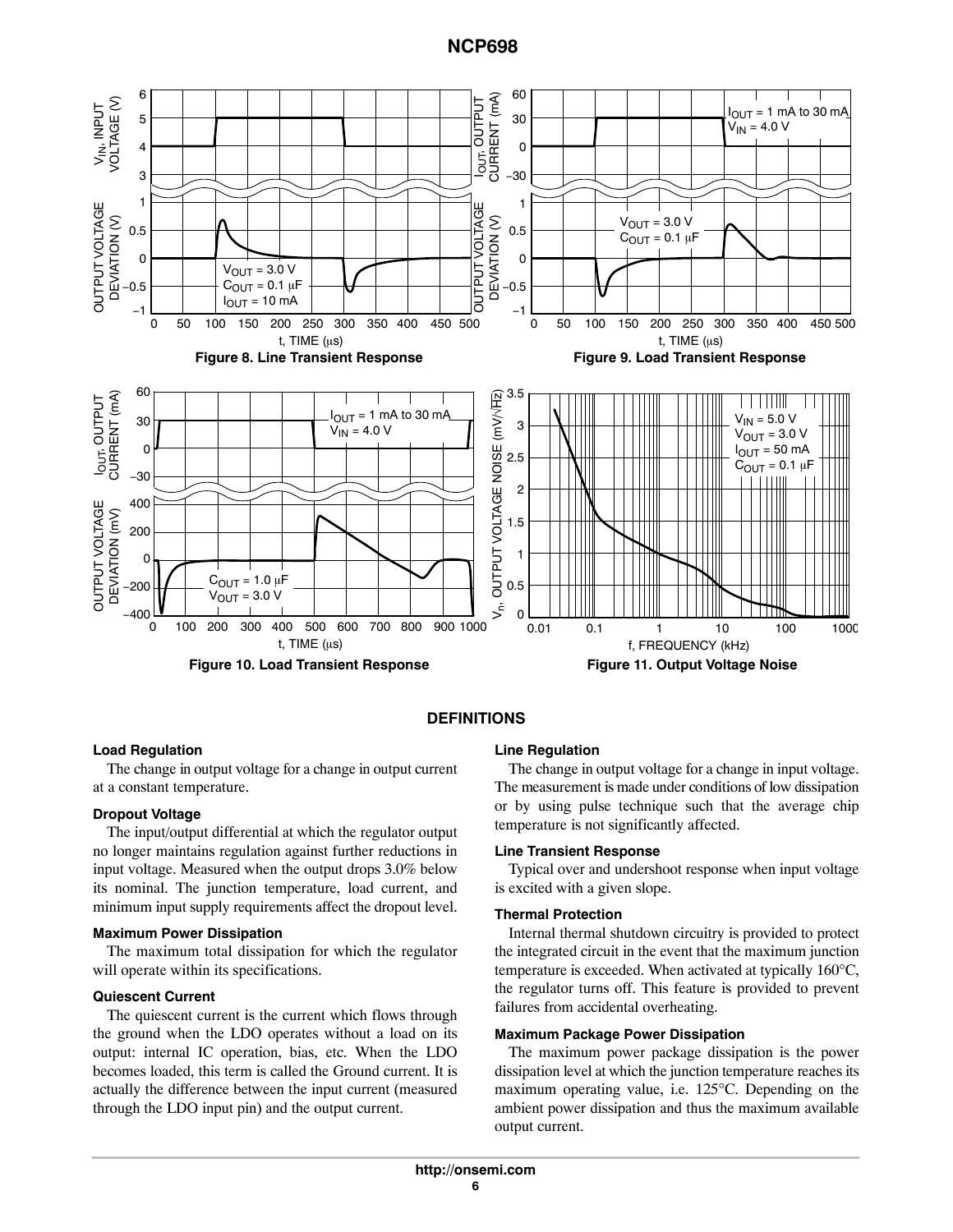# **APPLICATIONS INFORMATION**

A typical application circuit for the NCP698 is shown in Figure [1](#page-0-0).

#### **Input Decoupling (C1)**

A 1.0  $\mu$ F capacitor either ceramic or tantalum is recommended and should be connected close to the NCP698 package. Higher values and lower ESR will improve the overall line transient response.

TDK capacitor: C2012X5R1C105K, or C1608X5R1A105K

#### **Output Decoupling (C2)**

The NCP698 is a very stable regulator and does not require any specific Equivalent Series Resistance (ESR) or a minimum output current. Capacitors exhibiting ESRs ranging from a few m $\Omega$  up to 10  $\Omega$  can thus safely be used. The minimum decoupling value is  $0.1 \mu$ F and can be augmented to fulfill stringent load transient requirements. The regulator accepts ceramic chip capacitors as well as tantalum devices. Larger values improve noise rejection and load regulation transient response.

TDK capacitor: C2012X5R1C105K, C1608X5R1A105K, or C3216X7R1C105K

#### **Enable Operation**

The enable pin will turn on the regulator when pulled high and turn off the regulator when pulled low. These limits of threshold are covered in the electrical specification section of this data sheet. If the enable is not used, then the pin should be connected to V<sub>in</sub>.

#### **Hints**

Please be sure the Vin and GND lines are sufficiently wide. When the impedance of these lines is high, there is a chance to pick up noise or cause the regulator to malfunction.

Place external components, especially the output capacitor, as close as possible to the circuit, and make leads as short as possible.

#### **Thermal**

As power across the NCP698 increases, it might become necessary to provide some thermal relief. The maximum power dissipation supported by the device is dependent upon board design and layout. Mounting pad configuration

on the PCB, the board material and also the ambient temperature effect the rate of temperature rise for the part. This is stating that when the devices have good thermal conductivity through the PCB, the junction temperature will be relatively low with high power dissipation applications.

The maximum dissipation the package can handle is given by:

$$
PD = \frac{TJ(max) - T_A}{R\theta JA}
$$

If junction temperature is not allowed above the maximum 125°C, then the NCP698 can dissipate up to 250 mW @ 25°C.

The power dissipated by the NCP698 can be calculated from the following equation:

$$
P_{tot} = [V_{in} * I_{gnd} (I_{out})] + [V_{in} - V_{out}] * I_{out}
$$

or

$$
V_{inMAX} = \frac{P_{tot} + V_{out} * I_{out}}{I_{gnd} + I_{out}}
$$

If an 80 mA output current is needed then the ground current from the data sheet is  $2.5 \mu A$ . For an NCP698 (3.0 V), the maximum input voltage will then be 6.0 V.



**Figure 12. R-JA vs. Pad Copper Area (1 oz Cu thickness)**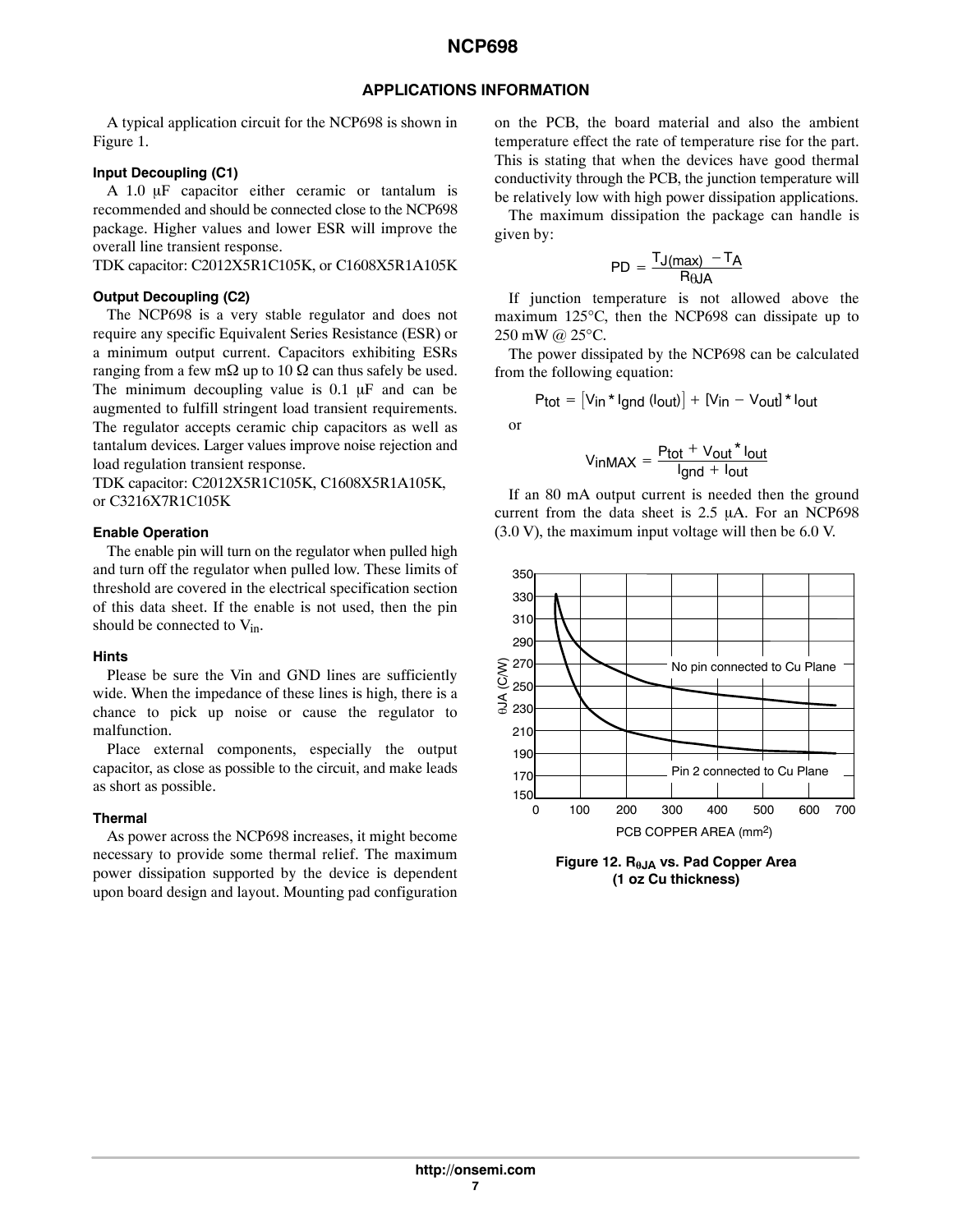# <span id="page-7-0"></span>**ORDERING INFORMATION**

| <b>Device</b> | <b>Nominal</b><br><b>Output Voltage</b> | <b>Marking</b> | Package | Shipping†          |
|---------------|-----------------------------------------|----------------|---------|--------------------|
| NCP698SQ13T1G | 1.3                                     | LJW            |         |                    |
| NCP698SQ15T1G | 1.5                                     | LJX.           |         |                    |
| NCP698SQ18T1G | 1.8                                     | LJY            |         |                    |
| NCP698SQ25T1G | 2.5                                     | LJZ.           |         |                    |
| NCP698SQ28T1G | 2.8                                     | <b>LKD</b>     | SC82-AB | 3000 / Tape & Reel |
| NCP698SQ30T1G | 3.0                                     | <b>LKA</b>     |         |                    |
| NCP698SQ33T1G | 3.3                                     | LKB            |         |                    |
| NCP698SQ35T1G | 3.5                                     | <b>LKE</b>     |         |                    |
| NCP698SQ50T1G | 5.0                                     | <b>LKC</b>     |         |                    |

†For information on tape and reel specifications, including part orientation and tape sizes, please refer to our Tape and Reel Packaging Specifications Brochure, BRD8011/D.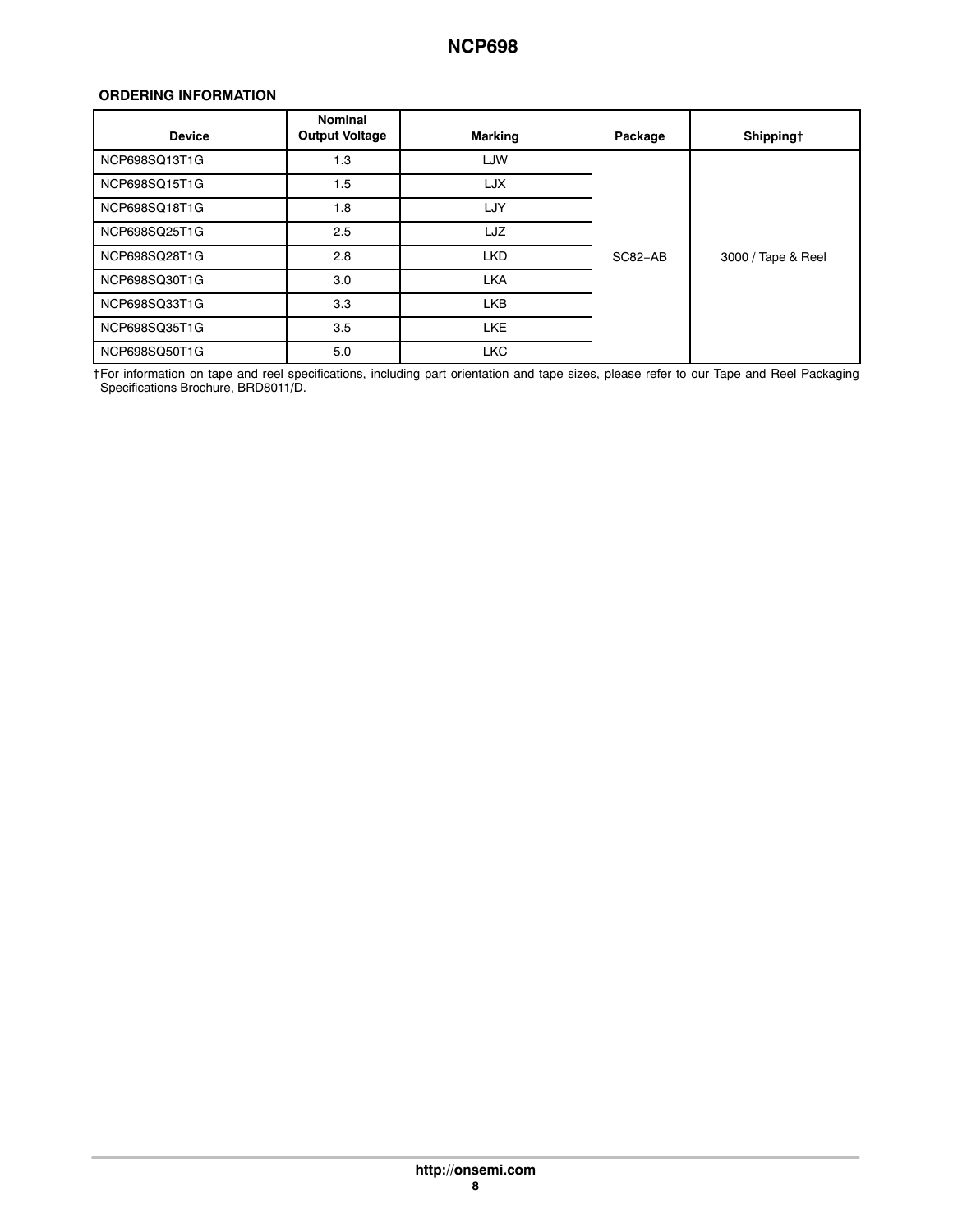#### **PACKAGE DIMENSIONS**

**SC−82AB** CASE 419C−02 ISSUE F





NOTES:

- 1. DIMENSIONING AND TOLERANCING PER ANSI Y14.5M, 1982. 2. CONTROLLING DIMENSION: MILLIMETER.
- 3. 419C−01 OBSOLETE. NEW STANDARD IS 419C−02.
- DIMENSIONS A AND B DO NOT INCLUDE MOLD FLASH, PROTRUSIONS, OR GATE **BURBS**

|            |            | <b>MILLIMETERS</b> | <b>INCHES</b> |            |
|------------|------------|--------------------|---------------|------------|
| <b>DIM</b> | <b>MIN</b> | <b>MAX</b>         | <b>MIN</b>    | <b>MAX</b> |
| А          | 1.80       | 2.20               | 0.071         | 0.087      |
| в          | 1.15       | 1.35               | 0.045         | 0.053      |
| C          | 0.80       | 1.10               | 0.031         | 0.043      |
| D          | 0.20       | 0.40               | 0.008         | 0.016      |
| F          | 0.30       | 0.50               | 0.012         | 0.020      |
| G          | 1.10       | 1.50               | 0.043         | 0.059      |
| н          | 0.00       | 0.10               | 0.000         | 0.004      |
| J          | 0.10       | 0.26               | 0.004         | 0.010      |
| ĸ          | 0.10       | ---                | 0.004         |            |
| L          | 0.05 BSC   |                    | 0.002 BSC     |            |
| N          | 0.20 REF   |                    | 0.008 REF     |            |
| S          | 1.80       | 2.40               | 0.07<br>0.09  |            |

**SOLDERING FOOTPRINT\***



\*For additional information on our Pb−Free strategy and soldering details, please download the ON Semiconductor Soldering and Mounting Techniques Reference Manual, SOLDERRM/D.

**ON Semiconductor** and Will are registered trademarks of Semiconductor Components Industries, LLC (SCILLC). SCILLC owns the rights to a number of patents, trademarks, copyrights, trade secrets, and other intellectual prope and actual performance may vary over time. All operating parameters, including "Typicals" must be validated for each customer application by customer's technical experts. SCILLC<br>does not convey any license under its patent surgical implant into the body, or other applications intended to support or sustain life, or for any other application in which the failure of the SCILLC product could create a situation where<br>personal injury or death may its officers, employees, subsidiaries, affiliates, and distributors harmless against all claims, costs, damages, and expenses, and reasonable attorney fees arising out of, directly or indirectly,<br>any claim of personal inju

#### **PUBLICATION ORDERING INFORMATION**

#### **LITERATURE FULFILLMENT**:

Literature Distribution Center for ON Semiconductor P.O. Box 5163, Denver, Colorado 80217 USA **Phone**: 303−675−2175 or 800−344−3860 Toll Free USA/Canada **Fax**: 303−675−2176 or 800−344−3867 Toll Free USA/Canada **Email**: orderlit@onsemi.com

**N. American Technical Support**: 800−282−9855 Toll Free USA/Canada **Europe, Middle East and Africa Technical Support:**

Phone: 421 33 790 2910 **Japan Customer Focus Center** Phone: 81−3−5817−1050

**ON Semiconductor Website**: **www.onsemi.com**

**Order Literature**: http://www.onsemi.com/orderlit

For additional information, please contact your local Sales Representative